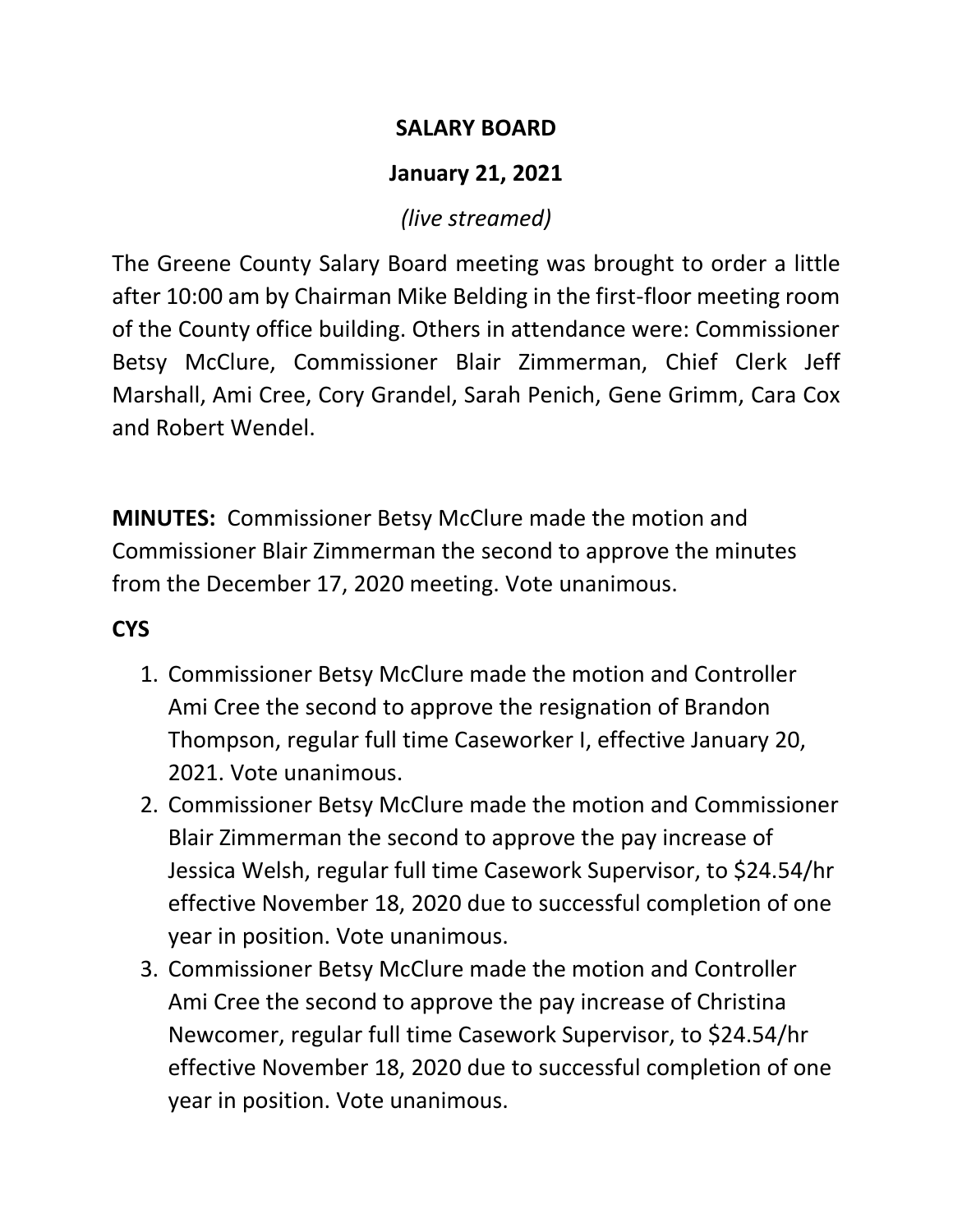- 4. Commissioner Betsy McClure made the motion and Commissioner Blair Zimmerman the second to approve the pay increase of Eric Greaves, regular full time Casework Manager, to \$51,448.76/yr effective December 1, 2020 due to successful completion of one year in position. Vote unanimous.
- 5. Commissioner Betsy McClure made the motion and Controller Ami Cree the second to approve the reclassification of Abigail Stagesin from probationary to regular status Caseworker I, at \$20.08/hr (UMWA HS/CYS) effective December 1, 2020. Vote unanimous.
- 6. Commissioner Betsy McClure made the motion and Commissioner Blair Zimmerman the second to approve the transfer of George Lagos to regular full time Caseworker II, at \$24.79/hr (UMWA HS/CYS) effective January 21, 2021. Vote unanimous.

### **DISTRICT ATTORNEY**

1. Commissioner Betsy McClure made the motion and Controller Ami Cree the second to approve the resignation of Nicole LaPresta, regular full time Assistant District Attorney, effective January 29, 2021. Vote unanimous.

### **HUMAN SERVICES**

- 1. Commissioner Betsy McClure made the motion and Commissioner Blair Zimmerman the second to approve the promotion of Heather Yeager to regular full time Drug & Alcohol Case Management Specialist II, at \$26.91/hr (UMWA HS/CYS) effective November 13, 2020. Vote unanimous.
- 2. Commissioner Betsy McClure made the motion and Controller Ami Cree the second to approve the retirement of Linda Rush, regular full time Caseworker 3, effective January 25, 2021. Vote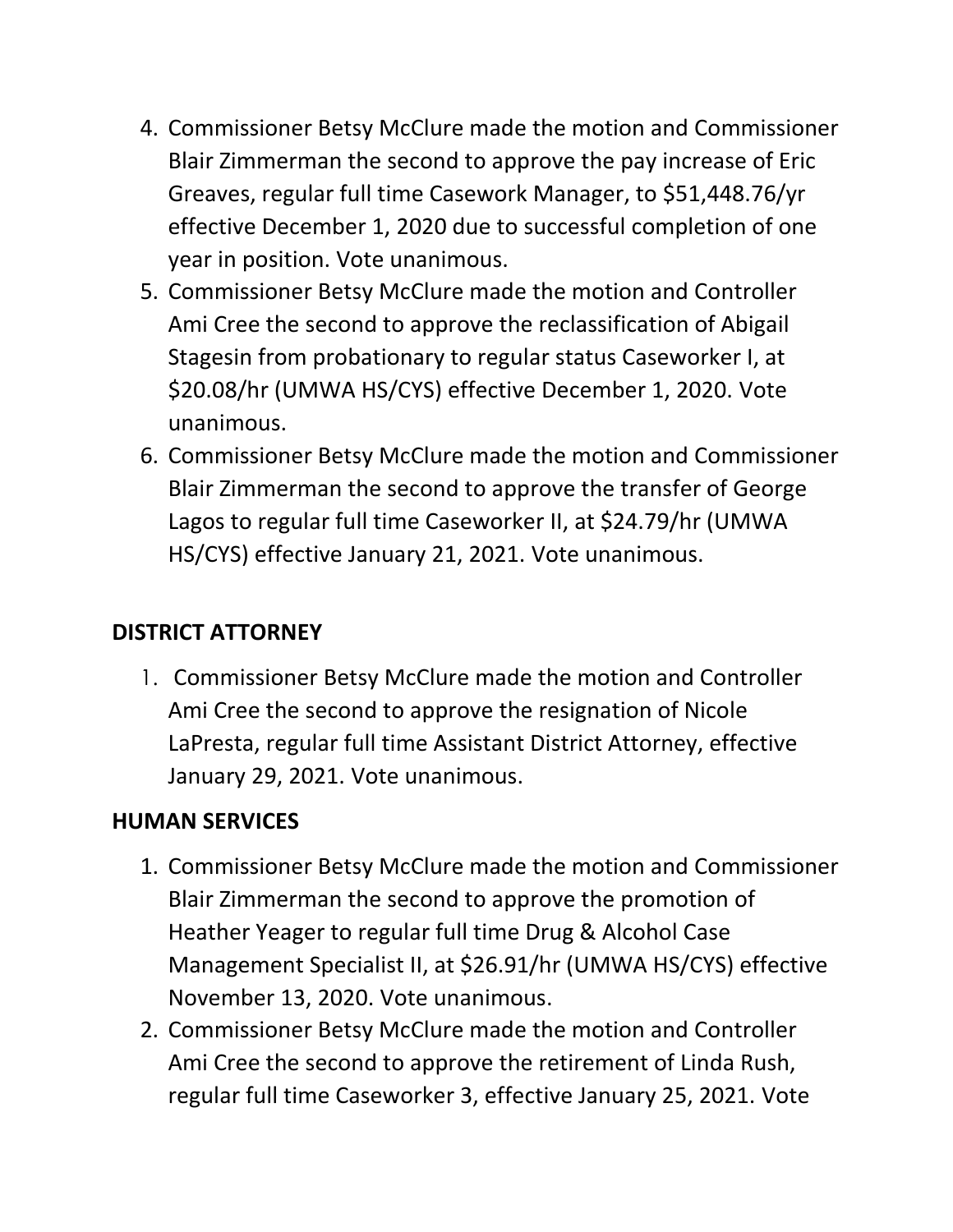unanimous. Employee retiring through the Voluntary Employee Retirement Incentive Program. Please pay all applicable leave balances including sick time at \$75/day and \$10,000 severance. Vote unanimous.

### **IDA**

1. Commissioner Betsy McClure made the motion and Commissioner Blair Zimmerman the second to approve the resignation of Kayla Reyes, regular full time IDA Associate, County Development effective January 22, 2021. Vote unanimous.

#### **JAIL**

- 1. Commissioner Betsy McClure made the motion and Controller Ami Cree the second to approve the resignation of Kaitlyn Wilson, casual Food Service Worker, effective January 13, 2021. Vote unanimous.
- 2. Commissioner Betsy McClure made the motion and Commissioner Blair Zimmerman the second to approve the retirement of Dean Virgili, regular full time Counselor, effective January 25, 2021. Employee retiring through the Voluntary Employee Retirement Incentive Program. Please pay all applicable leave balances including sick time at \$75/day and \$10,000 severance. Vote unanimous.

#### **MAGISTRATE**

1. Commissioner Betsy McClure made the motion and Controller Ami Cree the second to approve the reclassification of Judith Rush to regular full time Magisterial Assistant II at \$17.66/hr (SEIU PG 12) effective August 13, 2020. Vote unanimous.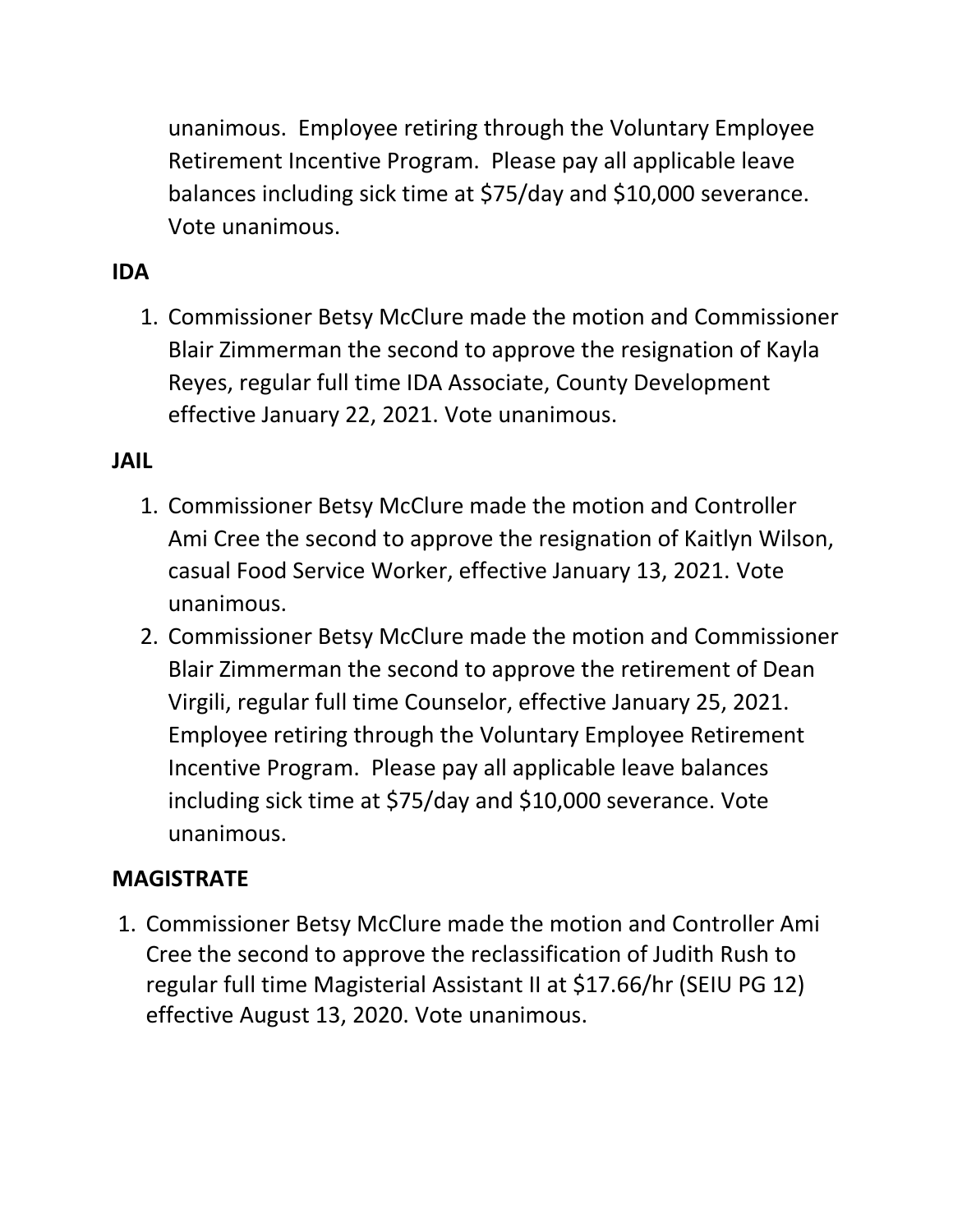### **TRANSPORTATION**

- 1. Commissioner Betsy McClure made the motion and Commissioner Blair Zimmerman the second to approve the retirement of Joseph Lilley, regular full time Van Driver, effective January 22, 2021. Employee retiring through the Voluntary Employee Retirement Incentive Program. Please pay all applicable leave balances including sick time at \$75/day and \$10,000 severance. Vote unanimous.
- 2. Commissioner Betsy McClure made the motion and Controller Ami Cree the second to approve the retirement of Michael Antonelli, regular full time Van Driver, effective January 12, 2021. Employee retiring through the Voluntary Employee Retirement Incentive Program. Please pay all applicable leave balances including sick time at \$75/day and \$10,000 severance. Vote unanimous.

#### **SHERIFF**

1. Commissioner Betsy McClure made the motion and Commissioner Blair Zimmerman the second to approve the retirement of Robert Lahew, regular full time Security Officer 2, effective January 8, 2021. Employee retiring through the Voluntary Employee Retirement Incentive Program. Please pay all applicable leave balances including sick time at \$75/day and \$10,000 severance. Vote unanimous.

#### **VETERANS AFFAIRS**

1. Commissioner Betsy McClure made the motion and Controller Ami Cree the second to approve the reclassification of Renee Imhoff to regular full time Administrative Assistant II, at \$20.12/hr (SEIU PG 11) effective November 19, 2020. Vote unanimous.